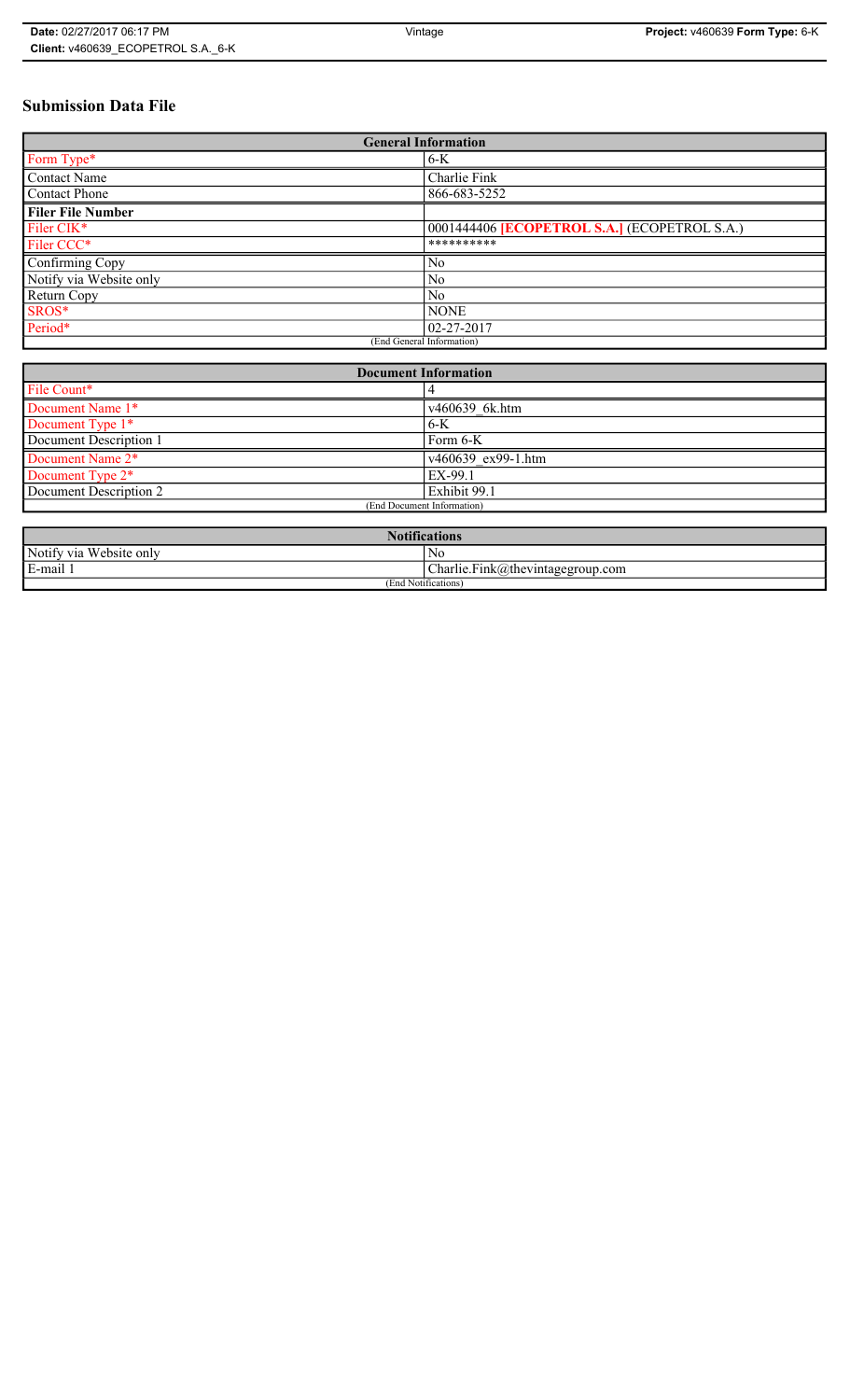### **UNITED STATES SECURITIES AND EXCHANGE COMMISSION Washington, D.C. 20549**

## **FORM 6-K**

### **REPORT OF FOREIGN PRIVATE ISSUER PURSUANT TO RULE 13a-16 OR 15d-16 UNDER THE SECURITIES EXCHANGE ACT OF 1934**

For the month of February, 2017 Commission File Number 001-34175

ECOPETROL S.A.

(Exact name of registrant as specified in its charter)

N.A.

(Translation of registrant's name into English)

COLOMBIA

(Jurisdiction of incorporation or organization)

Carrera 13 No. 36 – 24

BOGOTA D.C. – COLOMBIA

(Address of principal executive offices)

Indicate by check mark whether the registrant files or will file annual reports under cover of Form 20-F or Form 40-F.

Form 20-F  $\boxtimes$  Form 40-F  $\Box$ 

Indicate by check mark if the registrant is submitting the Form 6-K in paper as permitted by Regulation S-T Rule 101(b)(1)

 $Yes \Box$  No  $\boxtimes$ 

Indicate by check mark if the registrant is submitting the Form 6-K in paper as permitted by Regulation S-T Rule 101(b)(7)

 $Yes \Box$  No  $\boxtimes$ 

Indicate by check mark whether the registrant by furnishing the information contained in this form is also thereby furnishing the information to the Commission pursuant to Rule 12g3-2(b) under the Securities Exchange Act of 1934.

 $Yes \Box$  No  $\boxtimes$ 

If "Yes" is marked, indicate below the file number assigned to the registrant in connection with Rule 12g3-2(b): 82- N/A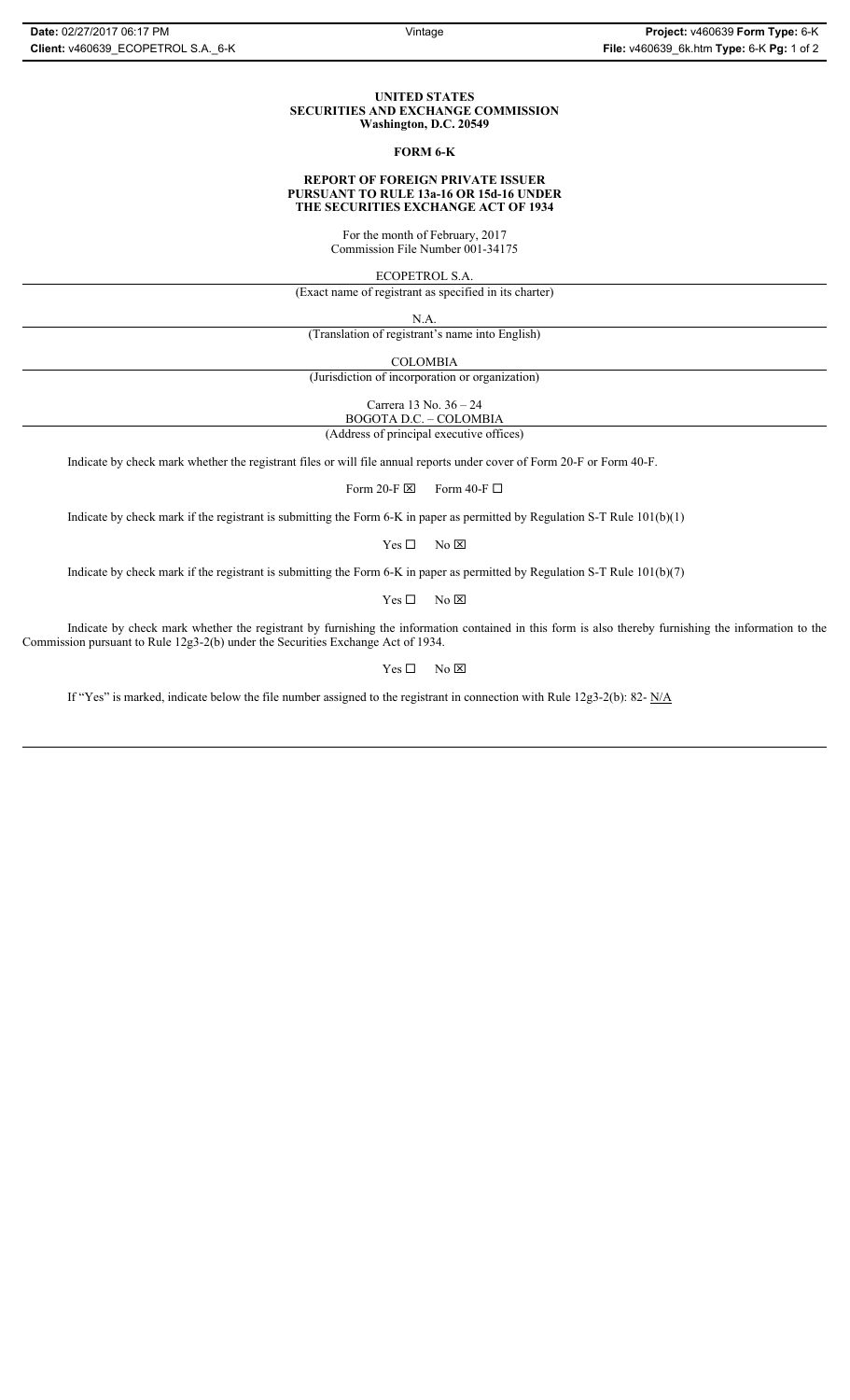# **SIGNATURES**

Pursuant to the requirements of the Securities Exchange Act of 1934, the registrant has duly caused this report to be signed on its behalf by the undersigned, thereunto duly authorized.

Ecopetrol S.A.

By: /s/ María Fernanda Suárez Name: María Fernanda Suárez Title: Chief Financial Officer

Date: February 27, 2017